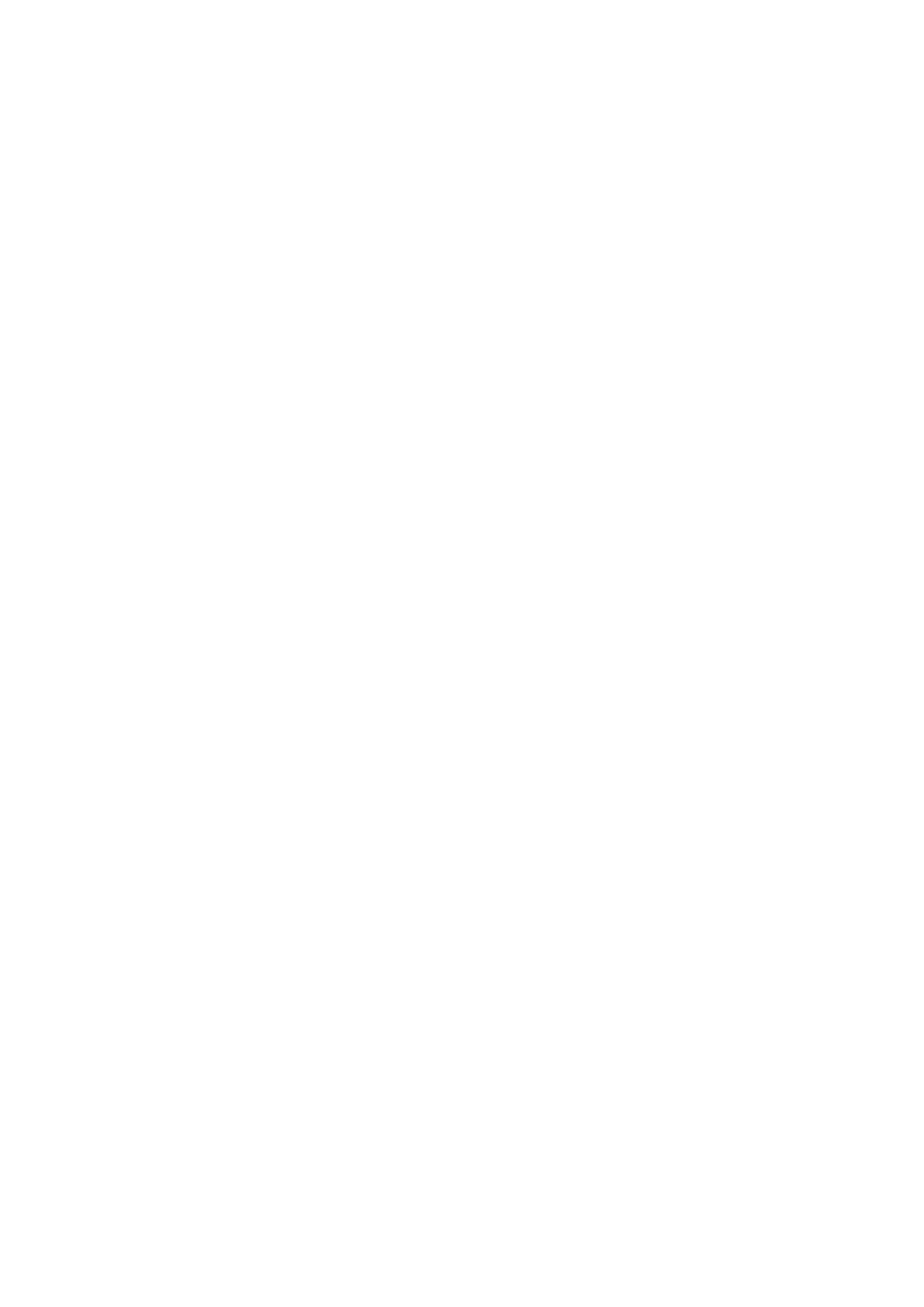where  $\varepsilon_l$  are Lagrange multipliers. The numerical potentials are fitted analytically by Gaussian functions.

Contracted "double-zeta" [2s2p2d] basis set is obtained by leaving the outermost function uncontracted and by contracting the remaining inner functions into a single function. The exponents of the (5d) primitive functions for the 3d orbits are taken directly from Rapper and et al. [12]. The effective potential should provide accurate results for transition metal compounds comparable to ab initio all-electron calculations on the same systems and for a small fractions of the computational cost. However, it is necessary take into account that spin densities obtained with basis sets that replace the core electrons by pseudopotentials should be taken with caution although the calculated spin densities are relatively insensitive to the quality of the basis set. It is necessary to mention that most of the spin density distribution data can be understood qualitatively in simple terms, by taking into account the theoretical foundations of the two electron interactions that determine the spatial distribution of the electrons in molecule.

#### **3. Results and discussion**

The structures of Ni<sub>2</sub>MnGa and Co<sub>2</sub>MnGa having  $L2_1$  structure are shown in Fig. 1. It is necessary to mention, that geometry optimization of the both structure is performed with the requirement to keep symmetry. Additionally, the structures investigated are modeled in such a way that they could represent nano-crystal, but not crystal, i.e. the boundary conditions are not involved in the study. The aim of the first investigation is to propose how the electronic properties of the alloys could be changed when Ni atoms in the lattice are changed by the Co atoms and vice versa.



Fig. 1. Co<sub>2</sub>MnGa structure on the left and Ni<sub>2</sub>MnGa structure on the right. Co or Ni atoms are marked by yellow spheres, Ga by green, Mn by fuchsia.

Results of the first investigations indicate that the geometrical structure of Ni<sub>2</sub>MnGa could be more disordered than that of  $Co<sub>2</sub>MnGa$  although the elements of  $L2<sub>1</sub>$  structure could be obtained in both compound investigated. The lattice parameters a, b, c is equal to  $\sim 3.0 \text{ Å}$  for the structure with Ni, whereas they are equal to 2.97 Å for the structure with Co. Hence, there is no remarkable difference between geometrical structures of the lattice of the compound investigated. However, the difference occurs in the compound investigated consisting of several lattices.

First, it is necessary to pay attention that Co atoms inside the structure investigated located at the cube corner. Co-Co bond length is equal to 2.9 Å, while Co-Co-Co angle is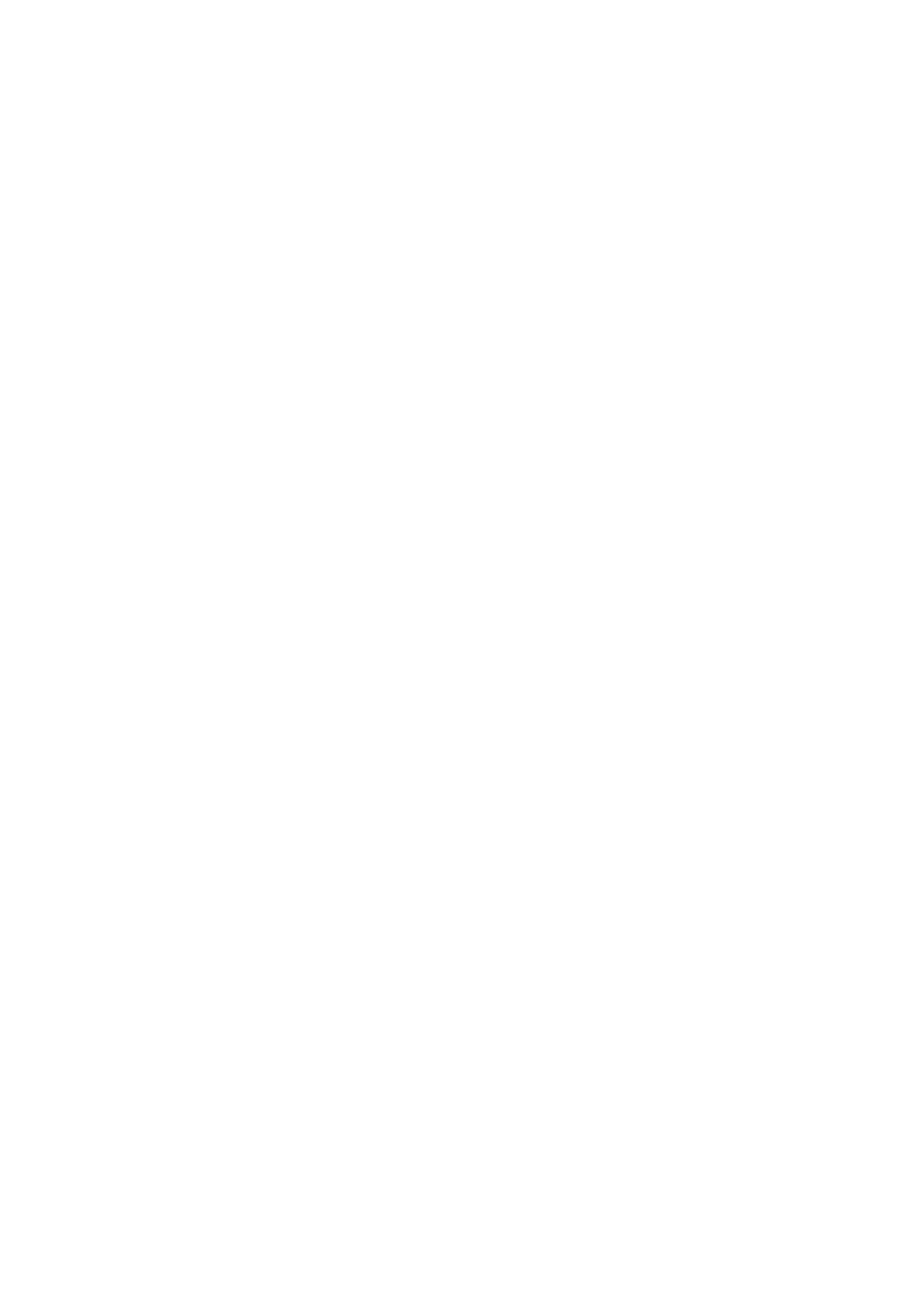orbital such as half-filled HOMO) of Mn and Ga atoms overlap slightly and that allow us to ignore the above facts on electronegativity of the atoms, because when two SOMOs come together and overlap, there is a dramatic stabilization of two electrons. The atoms will react by forming a bond between two SOMOs. Taking into account that SOMO of Mn atoms lie low ( $-0.14$  a.u) than that of Ga ( $-0.13$  a.u) we may foresee that the electron located on half filled orbital of Mn atoms and this is a main reason while Mn possess negative charge in our investigated compound, and Ga atom charges are positive (Fig. 2). On the other hand, an additional electron is located on Mn atoms mostly due to their configuration of d orbital [18]. It is necessary to remember that only Mn atom could have oxidative state such as -1, -2 or -3, while for other atoms of the compounds the oxidative state is positive; it indicates that these atoms cannot accept an additional electron.

However, despite the different Mulliken atomic charges calculated and slightly different geometrical structures, the charge distributions are quite similar that is indicated by calculated dipole moment and its direction. The dipole moment of  $Co<sub>2</sub>MnGa$  is equal to 1.25 Debye, while that of Ni<sub>2</sub>MnGa equals 1.18 Debye. Moreover, in both case it is possible to recognize one dominant and satellite directions, which component value is approximately two times smaller (Table 1).

Table 1. Dipole moment (field-independent basis, Debye) of  $Co<sub>2</sub>MnGa$  and  $Ni<sub>2</sub>MnGa$ compounds.

| Compound             | dx      | u١      | Dz   | Total        |
|----------------------|---------|---------|------|--------------|
| Co <sub>2</sub> MnGa | $-0.61$ | $-0.33$ | 1.03 | つち<br>ل که ۱ |
| Ni <sub>2</sub> MnGA | 00.1    | 0.35    | 0.52 | 1.18         |

The dipole moment indicates electron concentration sites in the structure. On the other hand, the components of these dipole moments allow us to foresee distribution of the above sites. Both the concentration of electrons and their distribution helped us to find additional spins that appeared due to different oxidation state of the atoms (formally we call the above spin as an ion one). The spin can also influence on magnetic properties of the structure investigated [19]. Taking into account, that for both compounds the satellite component of the dipole moment is obtained, we can predict that the additional spin takes place and influences magnetic properties of the structures investigated. The prediction supports the observation of different condensation of electrons on atoms indicating triple, double and single bonds between different atoms. However, the later investigation proves that the main spin occurs due to odd number of Mn atoms and the above spin does not influence on magnetic properties of the compound.

It is known that there are two mechanisms through which an unpaired d electron of a transition metal ion can place some spin density at other atoms of a molecule, as well as at its own other atomic orbitals [20]. On one hand, the molecular orbital that hosts an unpaired electron, even if with major contribution from the metal d orbital, mixes in the atomic orbitals of donor atoms. Hence, the electron delocalization results in a distribution of positive spin density throughout the molecule determined by the composition of the SOMO. As we mentioned above, the resulting distribution of spin density is arisen from a spin delocalization and is related with electrons distributions too. Summing up the spin densities of different atomic orbitals of an atom, one obtains the corresponding atomic spin density. The second way through which an unpaired d electron of a transition metal ion can place some spin density at other atoms of a molecule is the spin polarization mechanism. The spin of a bonding electron pair is polarized in such a way that the positive spin is concentrated close to the atom that has an unpaired electron, where a concentration of negative spin density is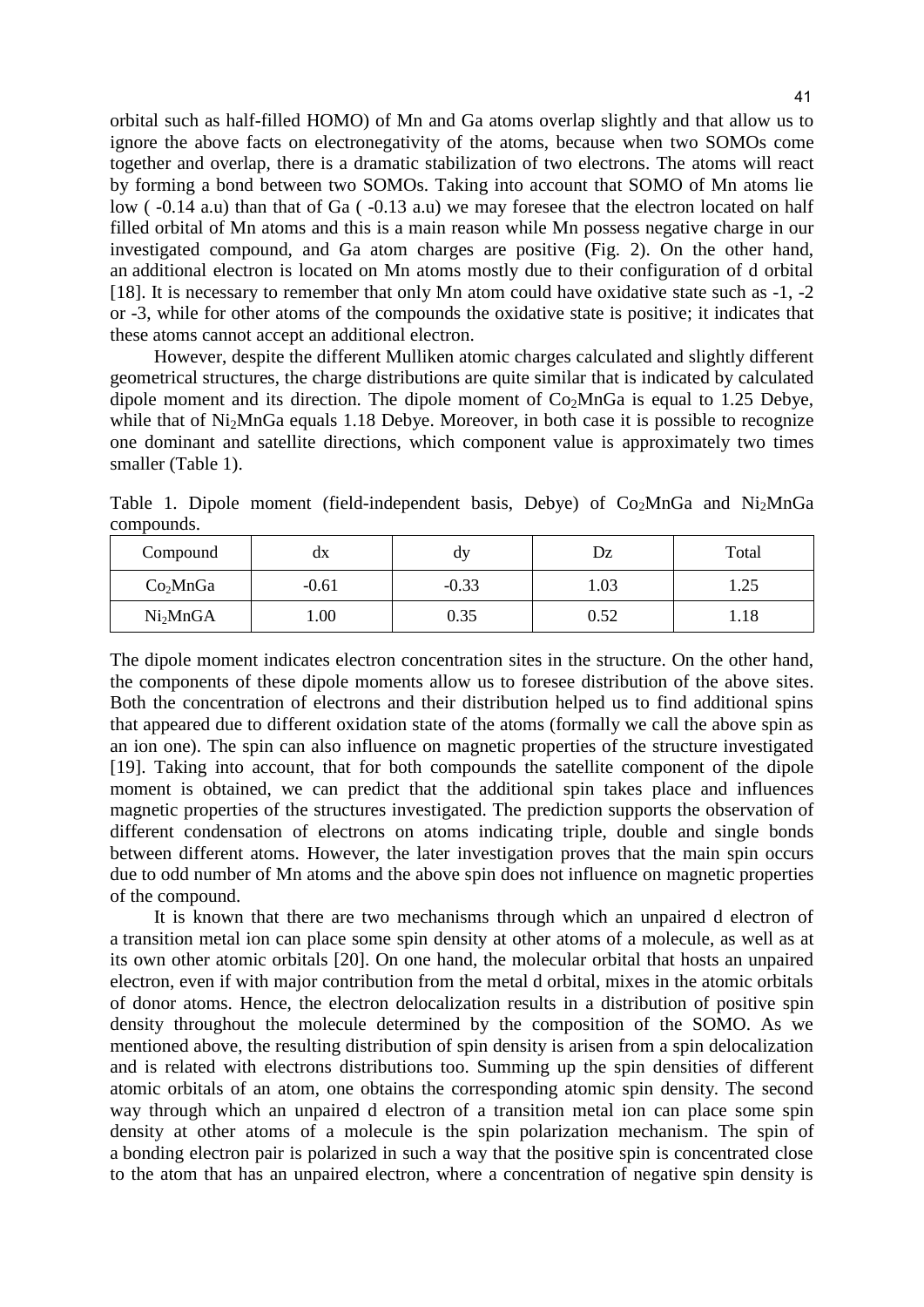favored around the atoms bonded to it [20]. Hence, the atomic orbitals contribution to SOMO studied discovers the largest portions of the spins as well as the Milliken atomic spin densities.

The investigation of the composition of the SOMO exhibited that the orbital consists mostly of d orbitals of Mn atoms for both structures investigated slightly mixed with those of Ni or Co atoms. Additional analysis of the Milliken atomic spin density allows us to determine that the spin is concentrated on Mn atoms, i.e. the largest spin densities are obtained on Mn atoms. It is necessary to pay attention to different spin densities (up and down) on Mn atoms located in different sites of the investigated compound. However the main difference between  $Co<sub>2</sub>MnGA$  and  $Ni<sub>2</sub>MnGa$  appears when total spin densities on certain atoms are investigated. In the case of  $Co<sub>2</sub>MnGa$ , the positive spin density is located on Ga atom, while that in the case of  $Ni<sub>2</sub>MnGa$  is on Mn atom. By the way, it is necessary mention that the last results obtained coincide with those obtained earlier by us with the help of semi empirical methods. It implies that spin polarization is a way, through which the positive spin at the paramagnetic centre may induce some spin density of the opposite sign at the atoms bonded to it.

For this reason, the atomic spin density was analyzed too. The analysis exhibits that in Ni2MnGa compound, the larges positive spin is located on Ni-Mn bonds. Hence, the spin of a bonding electron pair is polarized in such a way that the positive spin is concentrated close to the atom that has unpaired electrons, whereas a concentration of a negative spin density is favored around the atom bonded to it. It implies that the combination of spin delocalization and spin polarization results in a such spin density distribution that the positive spin is located mainly on Mn atoms. In the case of  $Co<sub>2</sub>MnGa$  compound, the largest positive spin is located on Co-Co bond that consist atoms having unpaired electrons. As results, the polarized spin is delocalized, the spin up and down located on Mn atoms and Co atoms which number is even, quenched and non-compensate spin is located on Ga atoms which number is odd.

The magnetic properties of these two compounds are similar despite of their different nature. It is indicative by the fact that the isotropic total susceptibility calculated is equal to 788.51 and 791.18 for  $Co<sub>2</sub>MnGa$  and  $Ni<sub>2</sub>MnGa$ , respectively. Hence, the main difference between  $Ni<sub>2</sub>MnGa$  and  $Co<sub>2</sub>MnGa$  alloys is the nature and location of the unpaired spin that leads to different form of the magnetic field created by the compound.

## **4. Conclusion**

To clear up how electronic properties of Heusler alloys could be changed when Ni atoms in their lattice are changed by Co atoms and vice versa, computer simulations were carried out. Results obtained exhibited that the geometrical structure of the Ni compound could be more disordered than that of the Co ones. The analysis of all the electrons condense to atom indicates different electronic structures, i.e. Ni atoms forms triple or double bonds with Mn and Ga, while in Co alloys there is no bonds that are formed by different kind atoms, e.g. Co and Mn. However, despite of the different geometric and electronic structures, the charge distribution in the investigated compounds is quite similar. The dipole moments calculated give an indication of it. We have found the dominant and satellite directions of the dipole moment components in both alloys, but we have found no influence on magnetic properties of the alloys.

We determined the largest positive spin location on Ni-Mn bonds by analyzing the atomic spin density and concluded that the positive spin could locate mainly on Mn atoms in Ni<sub>2</sub>MnGa alloy. In the case of  $Co<sub>2</sub>MnGa$  alloy, the largest positive spin location is on Co-Co bond. The polarized spin is delocalized, the spin up and down located on Mn atoms and Co atoms, which number is even, quenched and non-compensate spin is located on Ga atoms, that number is odd.